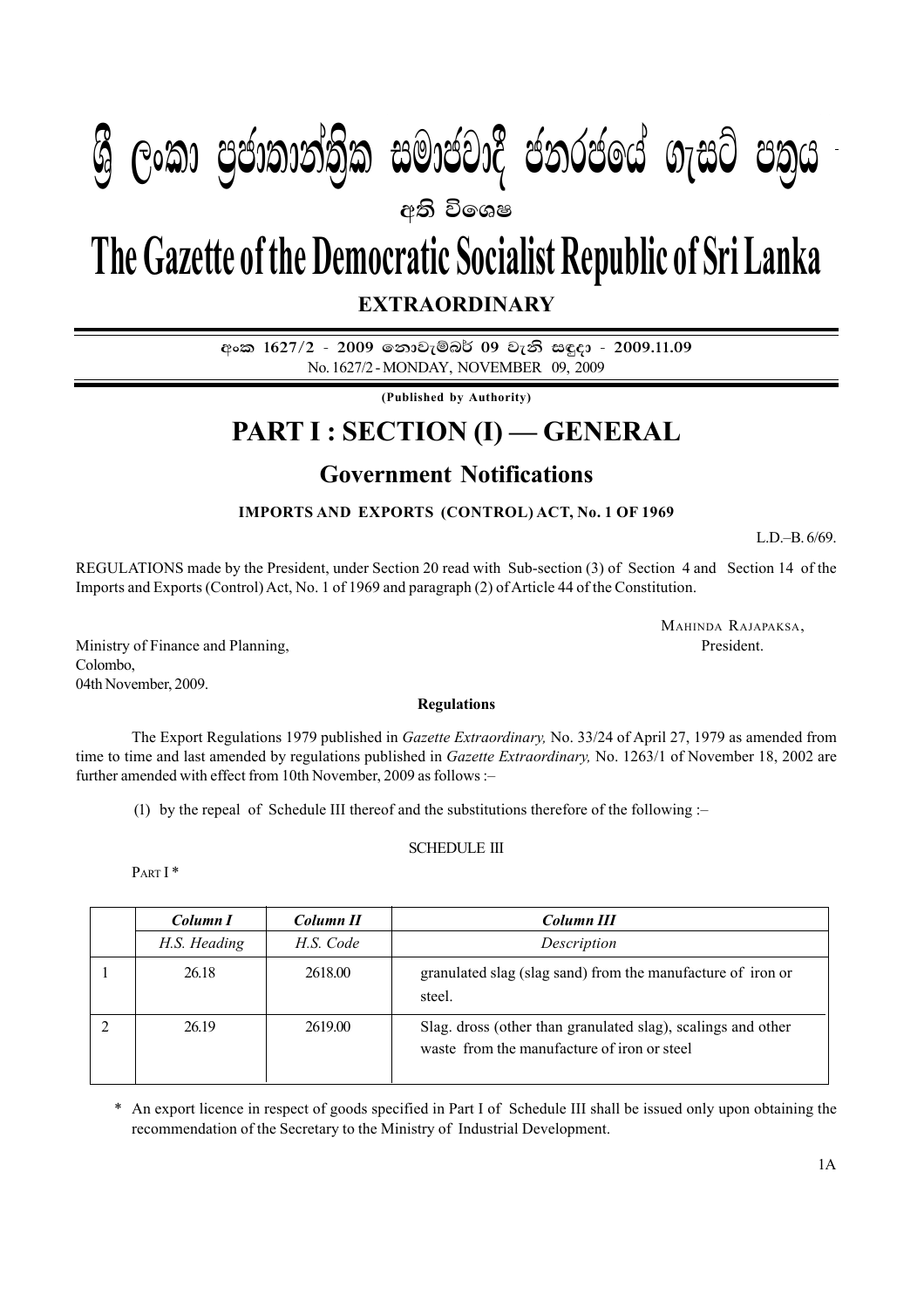$\rm I$  කොටස : ( $\rm I$ ) ඡෙදය - ශුී ලංකා පුජාතාන්තිුක සමාජවාදී ජනරජයේ අති විශෙෂ ගැසට් පතුය - 2009.11.09 PART I : SEC. (I) - GAZETTE EXTRAORDINARY OF THE DEMOCRATIC SOCIALIST REPUBLIC OF SRI LANKA - 09.11.2009 2A

|              | PART I*      |                  | SCHEDULE III (Contd.,)                                                                                                                                                                                                          |
|--------------|--------------|------------------|---------------------------------------------------------------------------------------------------------------------------------------------------------------------------------------------------------------------------------|
|              | Coloumn I    | <b>Column II</b> | <b>Column III</b>                                                                                                                                                                                                               |
|              | H.S. Heading | H.S. Code        | Description                                                                                                                                                                                                                     |
| 3.           | 26.20        |                  | Slag, ash and residues (other than from the manufacture of iron or<br>steel), containing metals, arsenic or their compounds.                                                                                                    |
|              |              | 2620.29          | Other                                                                                                                                                                                                                           |
|              |              | 2620.30          | Containing mainly copper                                                                                                                                                                                                        |
|              |              | 2620.40          | Containing mainly aluminum                                                                                                                                                                                                      |
| $\mathbf{4}$ | 26.21        |                  | Other slag and ash, including seaweed ash (kelp); ash and residues<br>from the incineration of municipal waste.                                                                                                                 |
|              |              | 2621.10          | Ash and residues from the incineration of municipal waste                                                                                                                                                                       |
|              |              | 2621.90          | Other:                                                                                                                                                                                                                          |
|              |              | 2621.90.10       | Coal-fired power plant fly-ash                                                                                                                                                                                                  |
|              |              | 2621.90.90       | Other                                                                                                                                                                                                                           |
| 5.           | 72.01        |                  | Pig and spiegeleisen in pigs, blocks or other primary forms.                                                                                                                                                                    |
|              |              | 7201.10          | Non-alloy pig iron containing by weight 0.5% or less of<br>phosphorus                                                                                                                                                           |
|              |              | 7201.20          | Non-alloy pig iron containing by weight more than 0.5% or less of<br>phosphorus                                                                                                                                                 |
|              |              | 7201.50          | Alloy pig iron; spiegeleisen                                                                                                                                                                                                    |
| 6.           | 72.03        |                  | Ferrous products obtained by direct reduction or iron ore and<br>other spongy ferrous products, in lumps, pellets or similar forms;<br>iron having a minimum purity by weight of 99.04%, in lumps,<br>pellets or similar forms. |
|              |              | 7203.10          | Ferrous products obtained by direct reduction of iron ore                                                                                                                                                                       |
|              |              | 7203.90          | Other                                                                                                                                                                                                                           |
| 7.           | 72.04        |                  | Ferrous waste and scrap ; remelting scrap ; ingots of iron or steel.                                                                                                                                                            |
|              |              | 7204.10          | Waste and scrap of cast iron                                                                                                                                                                                                    |
|              |              |                  | Waste and scrap of alloy steel;                                                                                                                                                                                                 |
|              |              | 7204.21          | Of stainless steel                                                                                                                                                                                                              |
|              |              | 7204.29          | Other                                                                                                                                                                                                                           |
|              |              | 7204.30          | Waste and scrap of tinned iron or steel.                                                                                                                                                                                        |
|              |              |                  | Other waste and scrap;                                                                                                                                                                                                          |
|              |              | 7204.41          | Turnings, shavings, chips, milling waste, sawdust, filings,<br>trimmings and stampings, whether or not in bundles                                                                                                               |
|              |              | 7204.49          | Other                                                                                                                                                                                                                           |
|              |              | 7204.50          | Remelting scrap ingots                                                                                                                                                                                                          |
| 8.           | 72.05        |                  | Granules and powders, of pig iron, spiegeleisen, iron or steel.                                                                                                                                                                 |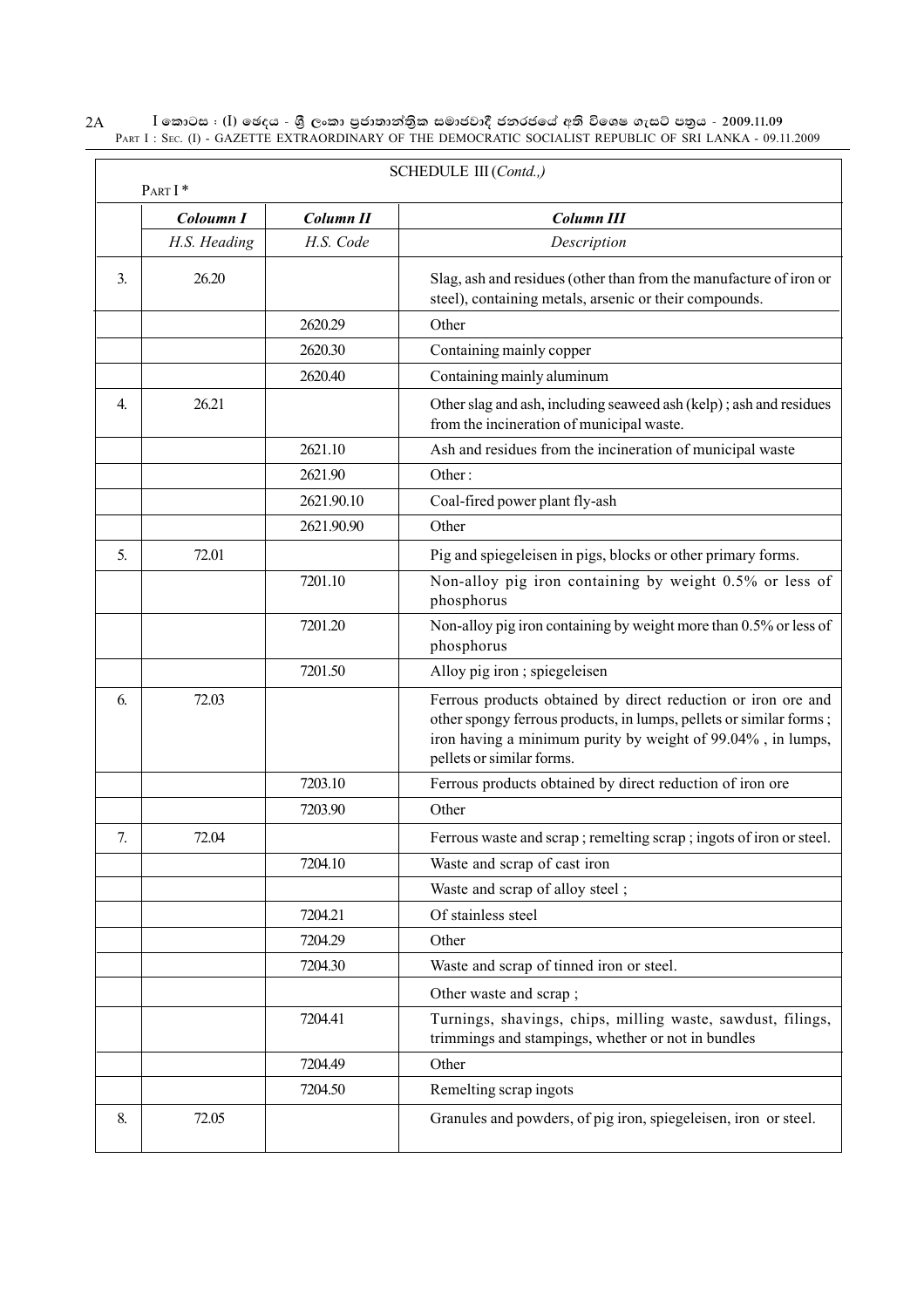$\,$ I කොටස : ( $\,$ I) ඡෙදය - ශුී ලංකා පුජාතාන්තිුක සමාජවාදී ජනරජයේ අති විශෙෂ ගැසට් පතුය - 2009.11.09 PART I : SEC. (I) - GAZETTE EXTRAORDINARY OF THE DEMOCRATIC SOCIALIST REPUBLIC OF SRI LANKA - 09.11.2009

| PART I* |              |            | SCHEDULE III (Contd.,)                                                                                               |
|---------|--------------|------------|----------------------------------------------------------------------------------------------------------------------|
|         | Column I     | Column II  | <b>Column III</b>                                                                                                    |
|         | H.S. Heading | H.S. Code  | Description                                                                                                          |
|         |              | 7205.10    | Granules                                                                                                             |
|         |              |            | Powders:                                                                                                             |
|         |              | 7205.21    | Of alloy steel                                                                                                       |
|         |              | 7205.29    | Other                                                                                                                |
| 9       | 72.06        |            | Iron and non-alloy steel in ingots or other primary forms (excluding<br>iron of heading 72.03).                      |
|         |              | 7206.10    | Ingots                                                                                                               |
|         |              | 7206.90    | Other                                                                                                                |
| 10.     | 72.07        |            | Semi-finished products of iron or nono-alloy steel.                                                                  |
|         |              |            | Containing by weight less than 0.25% of carbon                                                                       |
|         |              | 7207.11    | Of rectangular (including square) cross-section, the width<br>measuring less than twice the thickness                |
|         |              | 7207.12    | Other, of rectangular (other than square) cross-section                                                              |
|         |              | 7207.19    | Other                                                                                                                |
|         |              | 7207.20    | Containing by weight 0.25% or more of carbon                                                                         |
| 11.     | 72.17        |            | Wire of iron or non-alloy steel.                                                                                     |
|         |              | 7217.10    | Not plated or coated, whether or not polished                                                                        |
|         |              | 7217.20    | plated or coated with zinc :                                                                                         |
|         |              | 7217.20.10 | Wire of a solid cross section in the shape of circles measuring less<br>than 1.6 mm in diameter                      |
|         |              | 7217.20.20 | Wire of a solid cross section in the shape of circles measuring 1.6<br>mm in diameter or more but not exceeding 4 mm |
|         |              | 7217.20.90 | Other                                                                                                                |
|         |              | 7217.30    | Plated or coated with other base metals                                                                              |
|         |              | 7217.90    | Other                                                                                                                |
| 12.     | 72.18        |            | Stainless steel in ingots or other primary forms; semi-finished<br>products of stainless steel.                      |
|         |              | 7218.10    | Ingots and other primary forms                                                                                       |
|         |              |            | Other:                                                                                                               |
|         |              | 7218.91    | Of rectangular (other than square) cross-section                                                                     |
|         |              | 7218.99    | Other                                                                                                                |
| 13.     | 72.21        | 7221.00    | Bars and rods, hot-rolled, in irregularly wound coils, of stainless<br>steel.                                        |
| 14.     | 72.23        | 7223.00    | Wire of stainless steel                                                                                              |

3A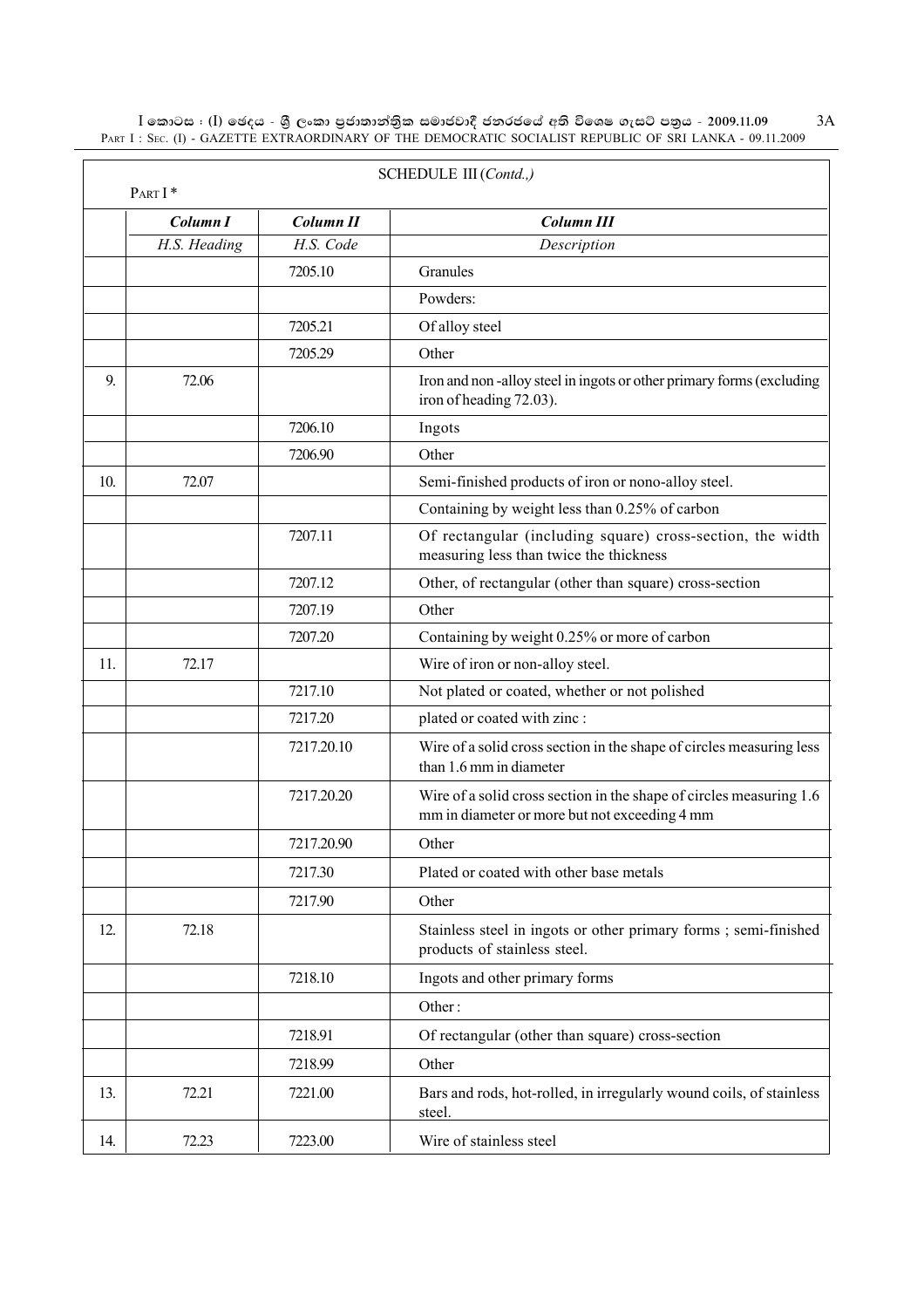$\rm I$  කොටස : ( $\rm I$ ) ඡෙදය - ශුී ලංකා පුජාතාන්තිුක සමාජවාදී ජනරජයේ අති විශෙෂ ගැසට් පතුය - 2009.11.09 PART I : SEC. (I) - GAZETTE EXTRAORDINARY OF THE DEMOCRATIC SOCIALIST REPUBLIC OF SRI LANKA - 09.11.2009 4A

|     | SCHEDULE III (Contd.,)<br>PART I* |           |                                                                                                                    |
|-----|-----------------------------------|-----------|--------------------------------------------------------------------------------------------------------------------|
|     | Column I                          | Column II | <b>Column III</b>                                                                                                  |
|     | H.S. Heading                      | H.S. Code | Description                                                                                                        |
| 15. | 72.24                             |           | Other alloy steel in ingots or other primary forms; semi-finished<br>products of other alloy steel.                |
|     |                                   | 7224.10   | Ingots and other primary forms                                                                                     |
|     |                                   | 7224.90   | Other                                                                                                              |
| 16. | 72.27                             |           | Bars and rods, hot-rolled, in irregularly wound coils, of other alloy<br>steel.                                    |
|     |                                   | 7227.10   | Of high speed steel                                                                                                |
|     |                                   | 7227.20   | Of silico-other manganese steel                                                                                    |
|     |                                   | 7227.90   | Other                                                                                                              |
| 17. | 72.29                             |           | Wire of other alloy steel.                                                                                         |
|     |                                   | 7229.20   | Of silico-manganese steel                                                                                          |
|     |                                   | 7229.90   | Other                                                                                                              |
| 18. | 73.12                             |           | Stranded wire, ropes, cables, plaited bands, slings and the like, of<br>iron or steel, not electrically insulated. |
|     |                                   | 7312.10   | Stranded wire, ropes, cables                                                                                       |
|     |                                   | 7312.90   | Other                                                                                                              |
| 19. | 74.01                             | 7401.00   | Copper mattes ; cement copper (precipitated copper).                                                               |
| 20. | 74.02                             | 7402.00   | Unrefined copper ; copper anodes for electropytic refining.                                                        |
| 21. | 74.03                             |           | Refined copper and copper alloys, un wrought.                                                                      |
|     |                                   |           | Refined copper;                                                                                                    |
|     |                                   | 7403.11   | Cathodes and sections of cathodes                                                                                  |
|     |                                   | 7403.12   | Wire-bars                                                                                                          |
|     |                                   | 7403.13   | <b>Billets</b>                                                                                                     |
|     |                                   | 7403.19   | Other                                                                                                              |
|     |                                   |           | Copper alloys:                                                                                                     |
|     |                                   | 7403.21   | Copper - zinc base alloys (brass)                                                                                  |
|     |                                   | 7403.22   | Copper - tin base alloys (bronze)                                                                                  |
|     |                                   | 7403.29   | Other copper alloys (other than master alloys of heading 74.05)                                                    |
| 22. | 74.04                             | 7404.00   | Copper waste and scrap                                                                                             |
| 23. | 74.05                             | 7405.00   | Master alloys of copper.                                                                                           |
| 24. | 74.06                             |           | Copper powders and flakes                                                                                          |
|     |                                   | 7406.10   | Powders of non-lamellar structure                                                                                  |
|     |                                   | 7406.20   | Powders of non-lamellar structure; flakes                                                                          |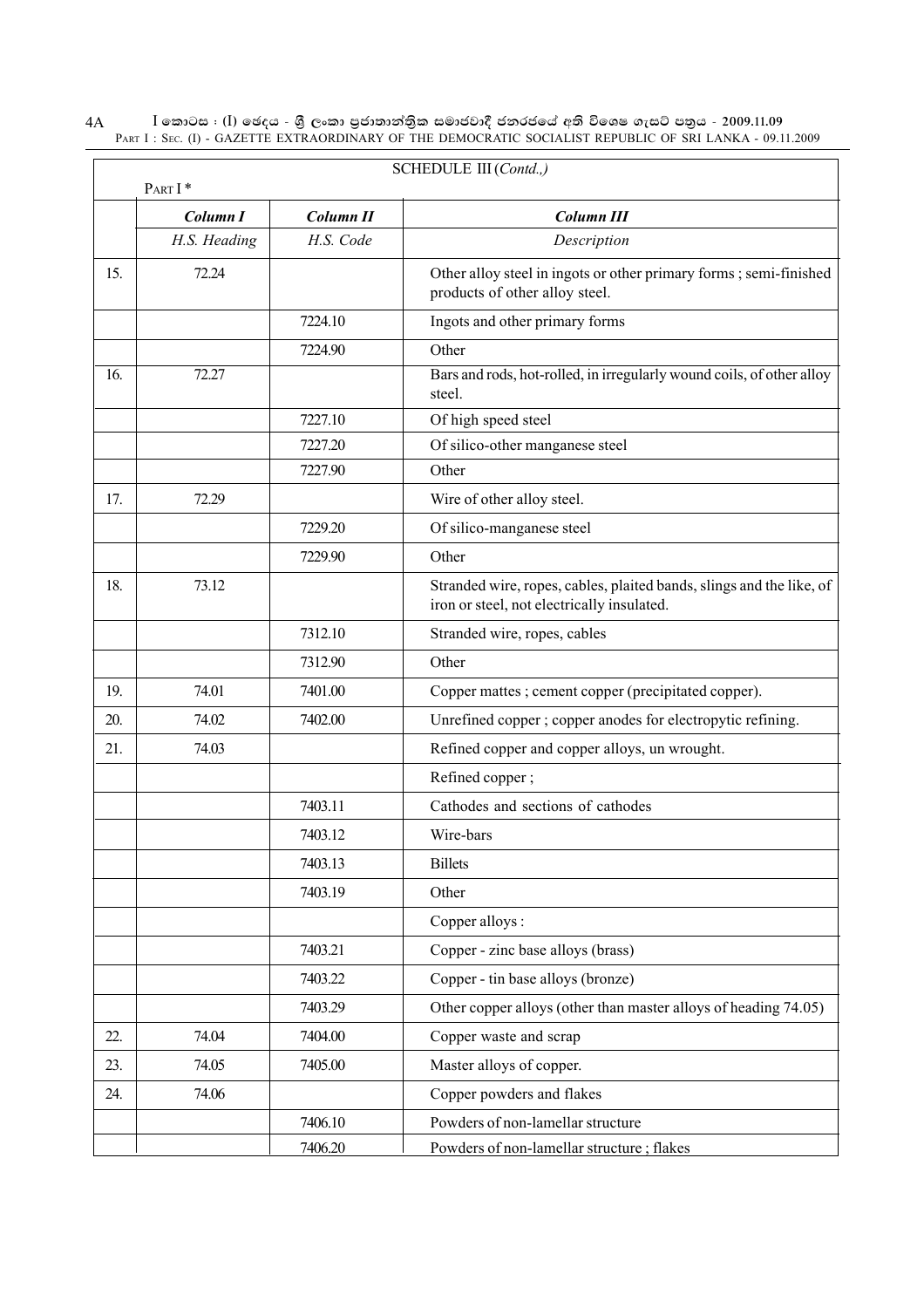$\,$ I කොටස : ( $\,$ I) ඡෙදය - ශුී ලංකා පුජාතාන්තිුක සමාජවාදී ජනරජයේ අති විශෙෂ ගැසට් පතුය - 2009.11.09 PART I : SEC. (I) - GAZETTE EXTRAORDINARY OF THE DEMOCRATIC SOCIALIST REPUBLIC OF SRI LANKA - 09.11.2009 5A

|     | PART I*             |           | SCHEDULE III (Contd.,)                                                                                                                                                           |
|-----|---------------------|-----------|----------------------------------------------------------------------------------------------------------------------------------------------------------------------------------|
|     | Column <sub>I</sub> | Column II | <b>Column III</b>                                                                                                                                                                |
|     | H.S. Heading        | H.S. Code | Description                                                                                                                                                                      |
| 25. | 74.07               |           | Copper bars, rods and profiles.                                                                                                                                                  |
|     |                     | 7407.10   | Of refined copper                                                                                                                                                                |
|     |                     |           | Of copper alloys:                                                                                                                                                                |
|     |                     | 7407.21   | Of copper-zinc base alloys (bars)                                                                                                                                                |
|     |                     | 7407.29   | Other                                                                                                                                                                            |
| 26. | 74.08               |           | Copper wire.                                                                                                                                                                     |
|     |                     |           | Of refined copper:                                                                                                                                                               |
|     |                     | 7408.11   | Of which the maximum cross-sectional dimension exceeds 6 mm                                                                                                                      |
|     |                     | 7408.19   | Other                                                                                                                                                                            |
|     |                     |           | Of copper alloys :                                                                                                                                                               |
|     |                     | 7408.21   | Of copper-zinc base alloys (brass)                                                                                                                                               |
|     |                     | 7408.22   | Of copper-nickel base alloys (cupro-nickel) or copper-nickel-zinc<br>base alloys (nickel silver)                                                                                 |
|     |                     | 7408.29   | Other                                                                                                                                                                            |
| 27. | 74.09               |           | Copper plates, sheets and strip, of a thickness exceeding 0.15 mm                                                                                                                |
|     |                     |           | Of refined copper                                                                                                                                                                |
|     |                     | 7409.11   | In coils                                                                                                                                                                         |
|     |                     | 7409.19   | Other                                                                                                                                                                            |
|     |                     |           | Of copper-zinc base alloys (brass):                                                                                                                                              |
|     |                     | 7409.21   | In coils                                                                                                                                                                         |
|     |                     | 7409.29   | Other                                                                                                                                                                            |
|     |                     |           | Of copper-tin base alloys (bronze)                                                                                                                                               |
|     |                     | 7409.31   | In coils                                                                                                                                                                         |
|     |                     | 7409.39   | Other                                                                                                                                                                            |
|     |                     | 7409.40   | Of copper-nickel base alloys cupro-nickel) or copper-nickel-zinc<br>base alloys (nickel silver)                                                                                  |
|     |                     | 7409.90   | Other, Of copper alloys                                                                                                                                                          |
| 28. | 74.10               |           | Copper foil (whether or not printed or backed with paper,<br>paperboard, plastics or similar backing materials) of a thickness<br>(excluding any backing) not exceeding 0.15 mm. |
|     |                     |           | Not backed:                                                                                                                                                                      |
|     |                     | 7410.11   | Of refined copper                                                                                                                                                                |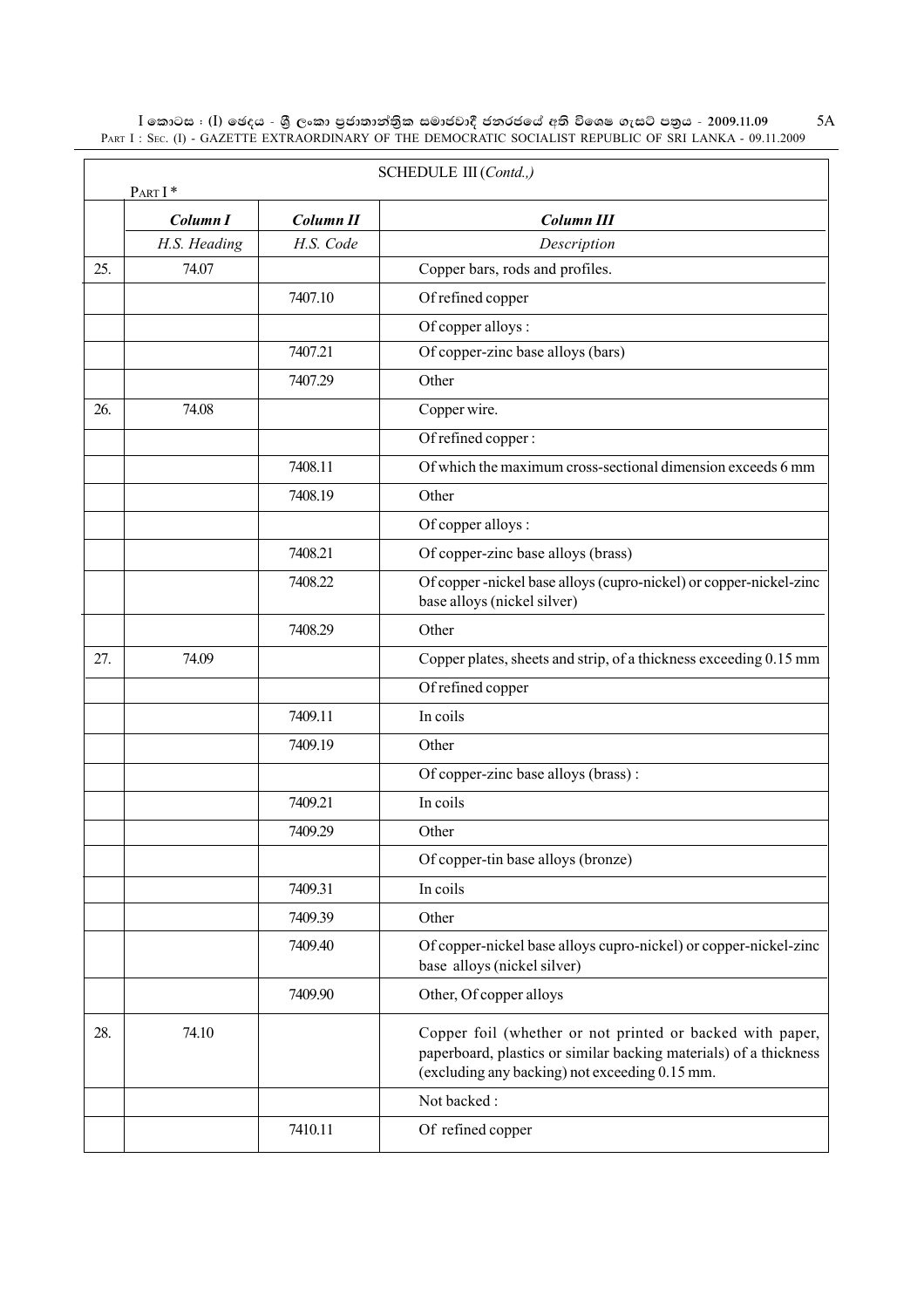#### $\rm I$  කොටස : ( $\rm I$ ) ඡෙදය - ශුී ලංකා පුජාතාන්තිුක සමාජවාදී ජනරජයේ අති විශෙෂ ගැසට් පතුය - 2009.11.09 PART I : SEC. (I) - GAZETTE EXTRAORDINARY OF THE DEMOCRATIC SOCIALIST REPUBLIC OF SRI LANKA - 09.11.2009 6A

|     | PART I*      |                      |                                                                                                 |
|-----|--------------|----------------------|-------------------------------------------------------------------------------------------------|
|     | Column I     | Column <sub>II</sub> | <b>Column III</b>                                                                               |
|     | H.S. Heading | H.S. Code            | Description                                                                                     |
|     |              | 7410.12              | Of copper alloys                                                                                |
|     |              |                      | Backed:                                                                                         |
|     |              | 7410.21              | Of refined copper                                                                               |
|     |              | 7410.22              | Of copper alloys                                                                                |
| 29. | 75.03        | 7503.00              | Nickel waste and scrap                                                                          |
| 30. | 76.02        | 7602.00              | Aluminium waste and scrap                                                                       |
| 31. | 76.03        |                      | Aluminium powders and flakes                                                                    |
|     |              | 7603.10              | Powders of non-lamellar structure                                                               |
|     |              | 7603.20              | Powders of lamellar structure; flakes                                                           |
| 32. | 76.04        |                      | Aluminium bars, rods and profiles.                                                              |
|     |              | 7604.10              | Of aluminium, not alloyed                                                                       |
|     |              |                      | Of aluminium alloys:                                                                            |
|     |              | 7604.21              | Hollow profiles                                                                                 |
|     |              | 7604.29              | Other                                                                                           |
| 33. | 76.05        |                      | Aluminium wire.                                                                                 |
|     |              |                      | Of Aluminium, not alloyed:                                                                      |
|     |              | 7605.11              | Of which the maximum cross-sectional dimension exceeds 7 mm                                     |
|     |              | 7605.19              | Other                                                                                           |
|     |              |                      | Of Aluminium alloys:                                                                            |
|     |              | 7605.21              | Of which the maximum cross-sectional dimension exceeds 7 mm                                     |
|     |              | 7605.29              | Other                                                                                           |
| 34. | 76.14        |                      | Stranded wire, cables, plaited bands and the like, of Aluminimum<br>not electrically insulated. |
|     |              | 7614.10              | With steel core                                                                                 |
|     |              | 7614.90              | Other                                                                                           |
| 35. | 78.01        |                      | Unwrought lead.                                                                                 |
|     |              |                      |                                                                                                 |
|     |              | 7801.10              | Refined lead                                                                                    |
|     |              |                      | Other:                                                                                          |
|     |              | 7801.91              | Containing by weight antimony as the principal other element                                    |
|     |              | 7801.99              | Other                                                                                           |
|     |              |                      |                                                                                                 |

### SCHEDULE III (*Contd.,)*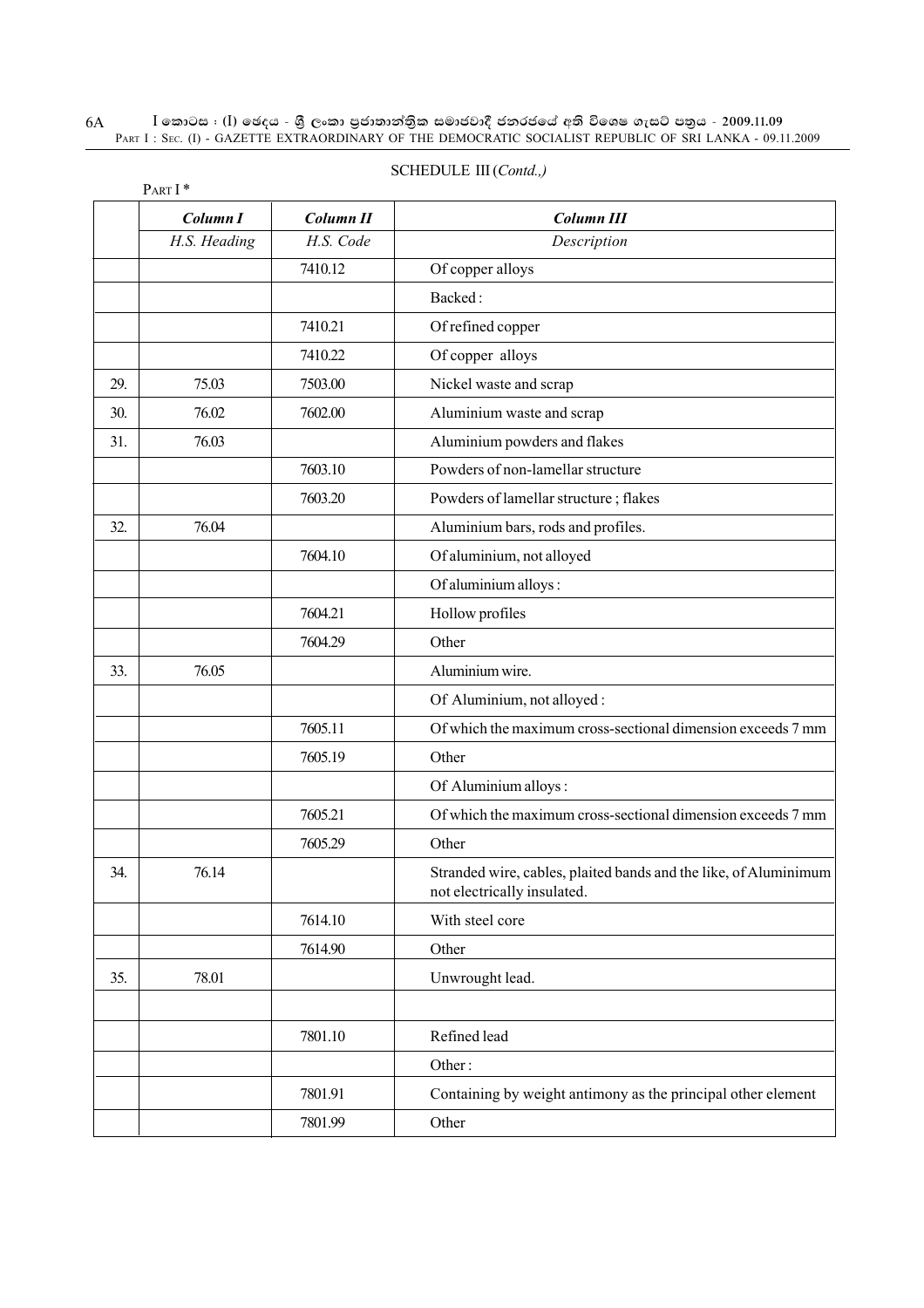$\,$ I කොටස : ( $\,$ I) ඡෙදය - ශුී ලංකා පුජාතාන්තිුක සමාජවාදී ජනරජයේ අති විශෙෂ ගැසට් පතුය - 2009.11.09 PART I : SEC. (I) - GAZETTE EXTRAORDINARY OF THE DEMOCRATIC SOCIALIST REPUBLIC OF SRI LANKA - 09.11.2009

|     | PART I*      |           |                                                                                   |  |
|-----|--------------|-----------|-----------------------------------------------------------------------------------|--|
|     | Coloumn I    | Column II | <b>Column III</b>                                                                 |  |
|     | H.S. Heading | H.S. Code | Description                                                                       |  |
| 36. | 78.02        | 7802.00   | Lead waste and scrap                                                              |  |
| 37. | 78.04        |           | Lead plates, sheets, strips and foil; lead powders and flakes.                    |  |
|     |              |           | Plates, sheet, strip and foil:                                                    |  |
|     |              | 7804.11   | Sheets, strip and foil of a thickness (excluding any backing)<br>exceeding 0.2 mm |  |
|     |              | 7804.19   | Other                                                                             |  |
|     |              | 7804.20   | Powders and flakes                                                                |  |
| 38. | 78.06        | 7806.00   | Other articles of lead.                                                           |  |
| 39. | 79.01        |           | Unwrought zinc.                                                                   |  |
|     |              |           | Zinc, not alloyed:                                                                |  |
|     |              | 7901.11   | Containing by weight 99.99% or more of zinc                                       |  |
|     |              | 7901.12   | Containing by weight less than 99.99% or more of zinc                             |  |
|     |              | 7901.20   | Zinc alloys                                                                       |  |
| 40. | 79.02        | 7902.00   | Zinc waste and scrap                                                              |  |
| 41. | 79.03        |           | Zinc dust, powders and flakes                                                     |  |
|     |              |           |                                                                                   |  |
|     |              | 7903.10   | Zinc dust                                                                         |  |
|     |              | 7903.90   | Other                                                                             |  |
| 42. | 80.02        | 8002.00   | Tin waste and scrap                                                               |  |
| 43. | 81.01        | 8101.97   | Tungsten waste and scrap                                                          |  |
| 44. | 81.02        | 8102.97   | Molybdenum waste and scrap                                                        |  |
| 45. | 81.03        | 8103.30   | Tantalum waste and scrap                                                          |  |
| 46. | 81.04        | 8104.20   | Magnesium waste and scrap                                                         |  |
| 47. | 81.05        | 8105.30   | Cobalt waste and scrap                                                            |  |
| 48. | 81.06        | 8106.00   | Bismuth waste and scrap                                                           |  |
| 49. | 81.07        | 8107.30   | Cadmium waste and scrap                                                           |  |
| 50. | 81.08        | 8108.30   | Titanium waste and scrap                                                          |  |
| 51. | 81.09        | 8109.30   | Zirconium waste and scrap                                                         |  |
| 52. | 81.10        | 8110.20   | Antimony waste and scrap                                                          |  |
| 53. | 81.11        | 8111.00   | Manganese waste and scrap                                                         |  |
| 54. | 81.12        | 8112.13   | Beryllium waste and scrap                                                         |  |
|     |              | 8112.22   | Chromium waste and scrap                                                          |  |
|     |              | 8112.30   | Germanium waste and scrap                                                         |  |

#### SCHEDULE III (*Contd.,)*

7A